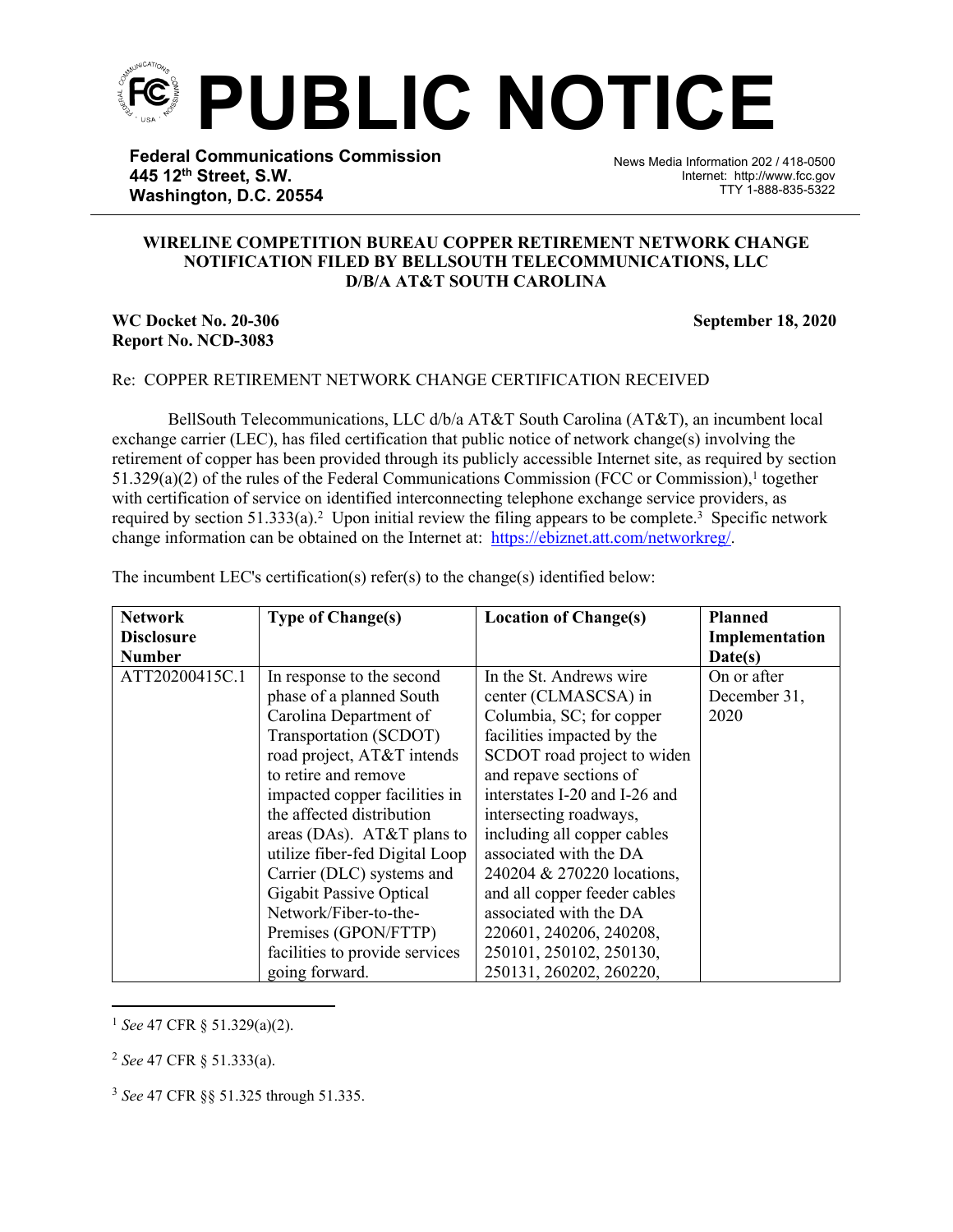| 260330, 270230, 270406,   |
|---------------------------|
| 270430 & 270432 locations |
| listed in the Impacted    |
| Addresses attachment to   |
| $AT&T's$ notice.          |

Incumbent LEC contact: Victoria Carter-Hall Manager – Federal Regulatory AT&T Services, Inc. 1120 20th Street, N.W., 10th Floor Washington, D.C. 20036 Phone: (202) 457-2164

An objection to an incumbent LEC's copper retirement notice may be filed by an information service provider or telecommunications service provider that directly interconnects with the incumbent LEC's network. Such objections must be filed with the Commission, and served on the incumbent LEC, no later than the ninth business day following the release of this Public Notice.<sup>4</sup> The effective implementation date(s) of network changes referenced in standard copper retirement notices are subject to the FCC public notice periods described under section  $51.333(b)(2)$ .<sup>5</sup> For purposes of computation of time when filing a petition for reconsideration, application for review, or petition for judicial review of the Commission's decision, the date of "public notice" shall be the later of 90 days after the release date of this Public Notice, or the release date of any further public notice or order announcing final action, as applicable. Should no petitions for reconsideration, applications for review, or petitions for judicial review be timely filed, the proceeding listed in this Public Notice shall be terminated, and the docket will be closed.

Information service providers and telecommunications service providers that directly interconnect with the incumbent LEC's network may file objections, and other interested parties may file comments, regarding this network change notice using the Internet by accessing the ECFS: [http://apps.fcc.gov/ecfs.](http://apps.fcc.gov/ecfs) Filers should follow the instructions provided on the Web site for submitting comments. Generally, only one copy of an electronic submission must be filed. In completing the transmittal screen, filers should include their full name, U.S. Postal Service mailing address, and the applicable docket number. Interested parties also may comment on this network change notice by sending an e-mail to [NetworkChange@fcc.gov.](mailto:NetworkChange@fcc.gov) The subject line of the e-mail must include the correct NCD Report Number or docket number in order for the comments to be considered in conjunction with this proceeding. All information submitted including names and addresses will be publicly available via the web.

Parties who choose to file paper copies must file an original and one copy of each filing. Such filings can be sent by commercial overnight courier, or by first-class or overnight U.S. Postal Service mail.<sup>6</sup> All filings must be addressed to the Commission's Secretary, Office of the Secretary, Federal

<sup>4</sup> *See* 47 CFR § 51.333(c).

<sup>5</sup> *See* 47 CFR § 51.333(b)(2). In the absence of filed objections, a notice of copper retirement usually will be deemed final on the 90th day after the release of the Commission's public notice of the filing pursuant to section 51.333(b)(2). However, notice of copper retirement involving facilities that are not being used to provision services to any customers, usually will be deemed final on the 15th day after the release of the Commission's public notice of the filing. *Id*.

<sup>&</sup>lt;sup>6</sup> In response to the COVID-19 pandemic, the FCC has closed its current hand-delivery filing location at FCC Headquarters. We encourage outside parties to take full advantage of the Commission's electronic filing system.